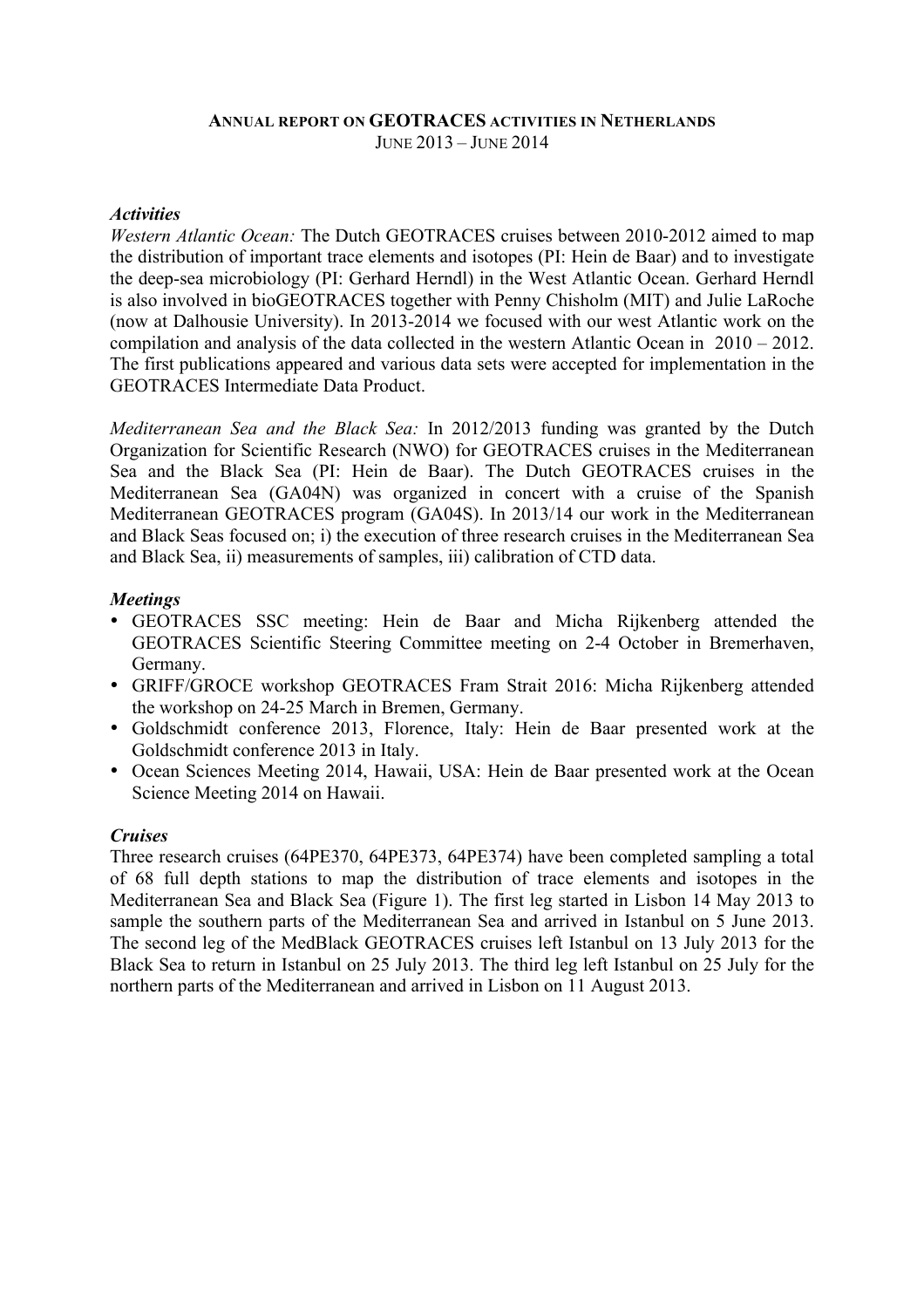

*Figure 1. The crew and participants on RV Pelagia and the cruise track of the MedBlack GEOTRACES cruises (GA04N) in 2013.*

#### *New results*

- Investigators are making good progress in the sample analysis and subsequent interpretation of the data collected in the western Atlantic Ocean. Many results of the western Atlantic transect have been presented at international conferences and start to appear in journal publications. Most of the results of the International Polar Year/GEOTRACES cruises in the Arctic and Antarctic have been published now.
- The first new data of the MedBlack GEOTRACES cruises have been measured on board during 64PE370, 64PE373 and 64PE374 (DFe, DAl, DIC & alkalinity and the micro and nanomolar nutrient concentrations). Other trace elements like Y, Cd, La, Pb, Sc, Ti, V, Mn, Fe, Ni, Zn and Ga have in the mean time been measured by ICP-MS. Some results have been presented at the Ocean Sciences Meeting 2014 on Hawaii.

# *Presentations*

- de Baar H, van Heuven S, Middag R, Neven I, Klunder M, van Ooijen J, Xue Z, Abouchami W, Rehkamper M & Galer S (2013) Interactions of Dissolved CO2 with Cadmium Isotopes in the Southern Ocean, Goldschmidt conference 2013, Florence, Italy.
- de Baar, H. J.; Conway, T. M.; Middag, R.; Noble, A. E.; Wyatt, N. J.: GEOTRACES 3-D distribution of accurate concentrations of dissolved trace metals Manganese, Iron, Nickel, Zinc, Cadmium and Lead in the Atlantic Ocean, Ocean Sciences Meeting 2014, Honolulu, Hawaii.
- Boye, M.; Dulaquais, G.; Carton, X.; Rijkenberg, M.; De Baar, H.: First assessment of the dissolved cobalt partitioning between the soluble and colloddal fractions in the upper Westnorthern Atlantic, Ocean Sciences Meeting 2014, Honolulu, Hawaii.
- Dulaquais, G. R.; Boye, M.; Middag, R.; Planquette, H.; Puigcorbe, V.: Comparative atmospheric contributions to dissolved Cobalt in the mixed layer: case of the Western North.
- Aatlantic and Mediterranean sea (sections GA02 & GA04n), Ocean Sciences Meeting 2014, Honolulu, Hawaii.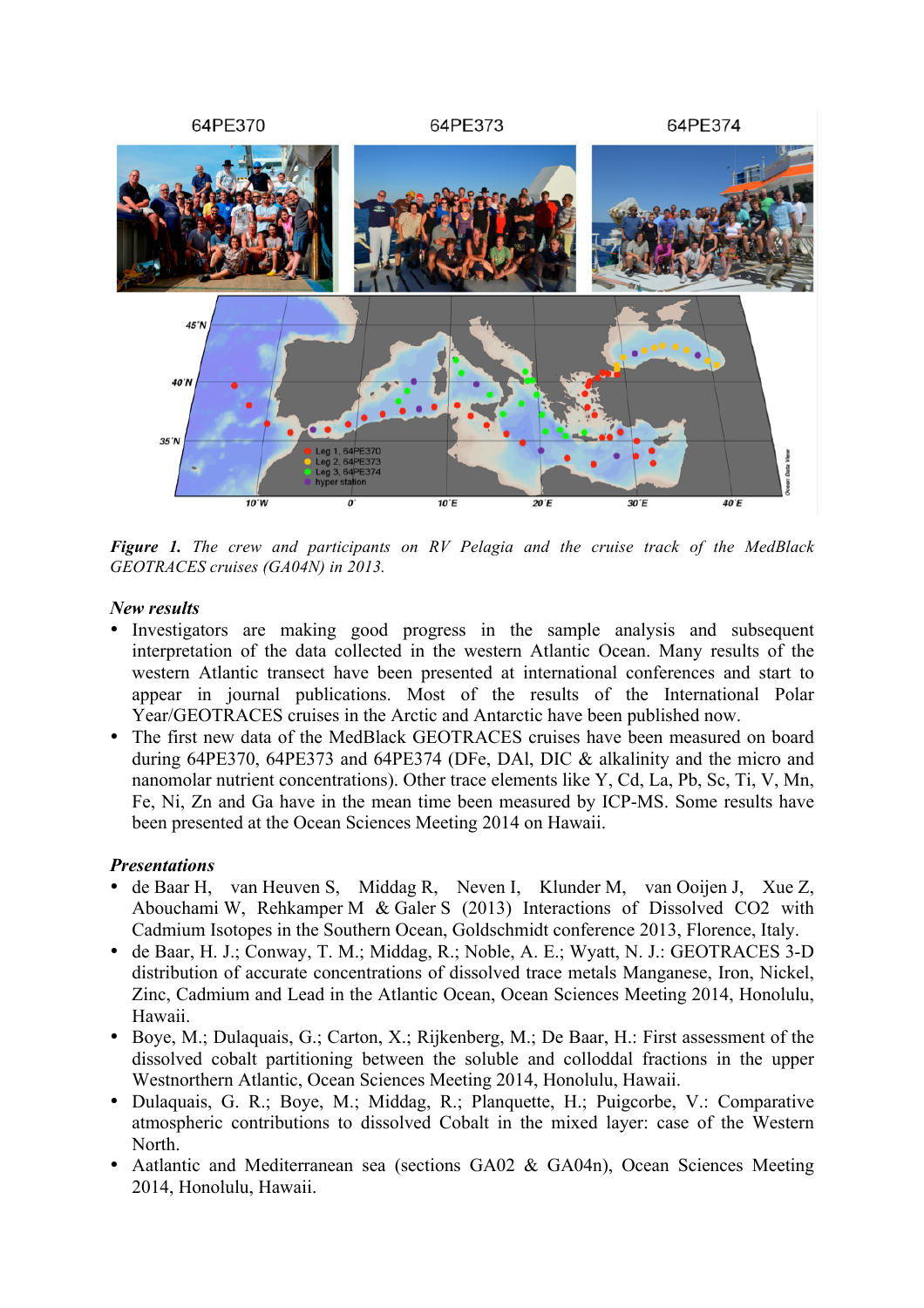- van Hulten M, de Baar H, Middag R, Sterl A, Dutay J-C, Gehlen M & Tagliabue A (2013) Aluminium in an Ocean General Circulation Model and Observations, Goldschmidt conference 2013, Florence, Italy.
- Lambelet M, van de Flierdt T, Crocket K, Rehkämper M, Kreissig K, Coles B, Rijkenberg M, Gerringa L, van Aken H & de Baar H. Neodymium Isotopic Composition and Concentration in Equatorial to North Atlantic Seawater, Goldschmidt conference 2013, Florence, Italy.
- Lambelet, M.; van de Flierdt, T.; Crocket, K.; Rehkamper, M.; de Baar, H.: The Neodymium isotopic composition of North Atlantic Deep Water revisited, Ocean Sciences Meeting 2014, Honolulu, Hawaii.
- Little, S. H.; Vance, D.; Lyons, T. W.; McManus, J.; Rijkenberg, M. J.; The significance of anoxic settings to the oceanic cycling of Cu and Zn isotopes, Ocean Sciences Meeting 2014, Honolulu, Hawaii.
- Lohan, M. C.; Wyatt, N.; Milne, A.; Middag, R.; Conway, T. M.: Zinc distributions in the Atlantic Ocean: the use of a new tracer Zn\*, Ocean Sciences Meeting 2014, Honolulu, Hawaii.
- Middag, R.; Bruland, K. W.; de Baar, H. J.; van Heuven, S. M.: The relationships of Cadmium, Nickel and Zinc with major nutrients in the West Aatlantic ocean, Ocean Sciences Meeting 2014, Honolulu, Hawaii.
- Rijkenberg, M.; Middag, R.; Conway, T.; Bruland, K.; de Baar, H.: Excellent consistency of dissolved Manganese, Iron, Cobalt, Nickel, Copper, Zinc, Cadmium and Lead at the Bermuda crossover station of two GEOTRACES sections, Ocean Sciences Meeting 2014, Honolulu, Hawaii.
- Rolison, J. M.; Middag, R.; Stirling, C. H.; Rijkenberg, M. J.; de Baar, H. J.: MedBlack GEOTRACES expedition: distribution of dissolved Aluminium, Ocean Sciences Meeting 2014, Honolulu, Hawaii.
- Xie, R. C.; Galer, S.; Abouchami, W.; Rijkenberg, M.; De Jong, J.: Cadmium isotope distribution along the western boundary of the South Atlantic, Ocean Sciences Meeting 2014, Honolulu, Hawaii.

# *PhD theses*

• Lesley Salt successfully defended her thesis on CO2 in coastal and ocean environments of the Atlantic Ocean on 21 March 20134 at the University of Groningen (http://irs.ub.rug.nl/ppn/373486987).

# *Publications*

*Published:*

- Bruland, K. W., R. Middag, and M. C. Lohan (2014), Controls of Trace Metals in Seawater, in Treatise on Geochemistry, edited by H. D. Holland and K. K. Turekian, pp. 19-51, Elsevier, Oxford.
- Casacuberta, N., M. Christl, J. Lachner, M. R. van der Loeff, P. Masqué, and H. A. Synal (2014), A first transect of 236U in the North Atlantic Ocean, Geochimica et Cosmochimica Acta, 133(0), 34-46, doi: http://dx.doi.org/10.1016/j.gca.2014.02.012.
- Deng, F., A. L. Thomas, M. J. A. Rijkenberg, and G. M. Henderson (2014), Controls on seawater 231Pa, 230Th and 232Th concentrations along the flow paths of deep waters in the Southwest Atlantic, Earth Planet. Sci. Lett., 390, 93-102.
- Dulaquais, G., M. Boye, M. J. A. Rijkenberg, and X. Carton (2014), Physical and remineralization processes govern the cobalt distribution in the deep western Atlantic Ocean, Biogeosciences, 11(6), 1561-1580, doi: 10.5194/bg-11-1561-2014.